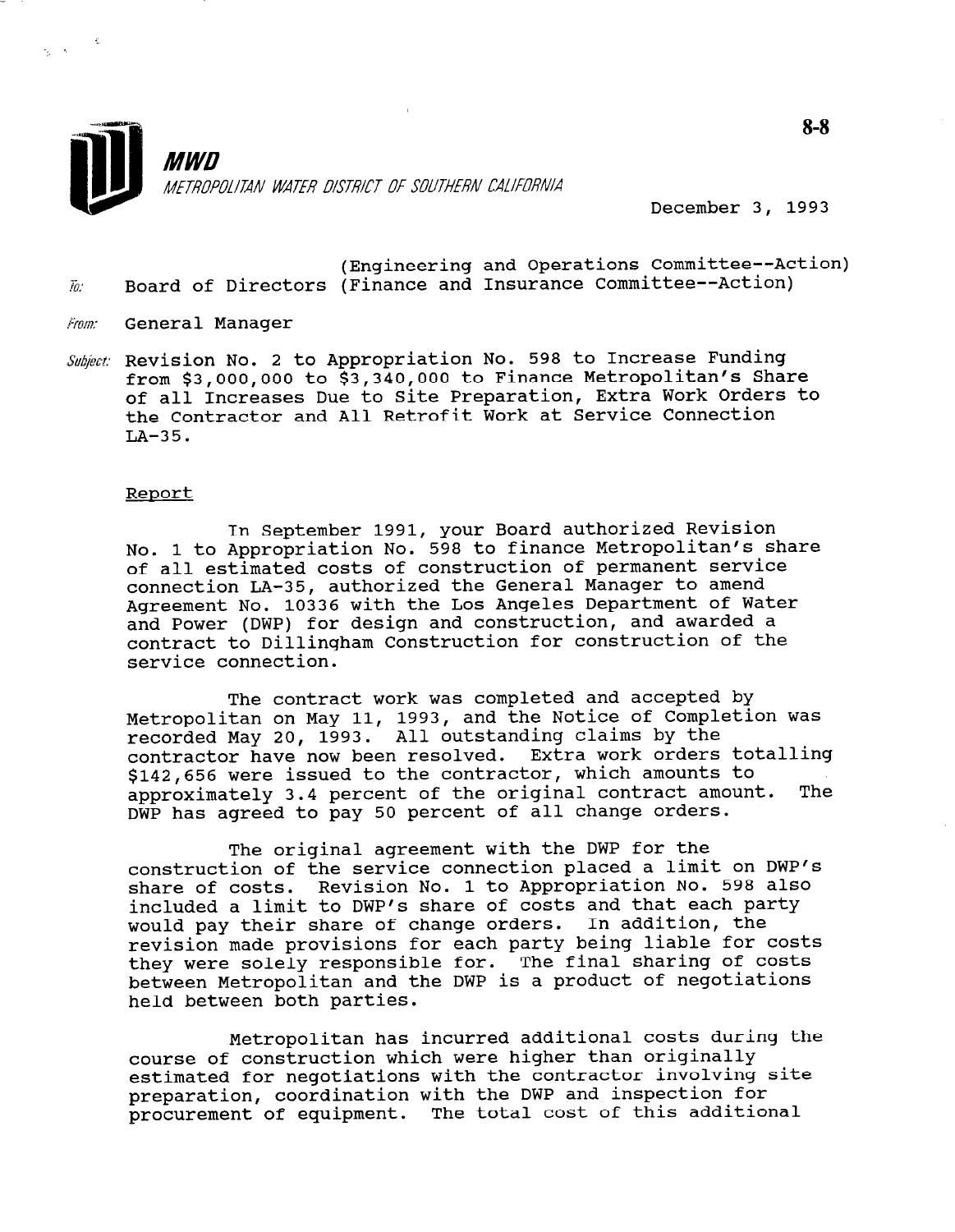Board of Directors -2- December 3, 1993

 $\sqrt{1+\epsilon}$ 

work is approximately \$236,680, which will be paid entirely by Metropolitan.

Metropolitan also performed testing of the discharge structure and temporary retrofit work to the discharge structure to bring the capacity up to 700 cfs. The cost of this additional work is approximately \$120,000. DWP performe utility relocations at an estimated cost of \$105,920. Additional site preparation for installation of the wye branch was also performed. Staff has determined the applicable portion of the cost of this additional work to be \$200,000. In addition, Metropolitan proposes to perform permanent retrofit work to the discharge structure at an estimated total cost of \$191,800. This retrofit work was not included in the original project cost estimate but is necessary to bring the service connection capacity up to the desired 700 cfs. Metropolitan and DWP will share equally in the costs listed in this paragraph.

A summary of the cost sharing for LA-35 is shown below:

| <b>Item</b>                               | MWD Share   | DWP Share   | Total       |
|-------------------------------------------|-------------|-------------|-------------|
| Design & Construction                     | \$2,700,000 | \$2,700,000 | \$5,400,000 |
| Extra Work Orders                         | 71,328      | 71,328      | 142,656     |
| Additional Site<br>Preparation            | 100,000     | 100,000     | 200,000     |
| Discharge Structure<br>Temporary Retrofit | 60,000      | 60,000      | 120,000     |
| Discharge Structure<br>Permanent Retrofit | 95,900      | 95,900      | 191,800     |
| DWP Utility Relocation                    | 52,960      | 52,960      | 105,920     |
| Cost Overruns                             | 236,680     | $\Omega$    | 236,680     |
| Contingency                               | 22,944      | $\mathbf 0$ | 22,944      |
| Total                                     | 3,339,812   | 3,080,088   | 6,420,000   |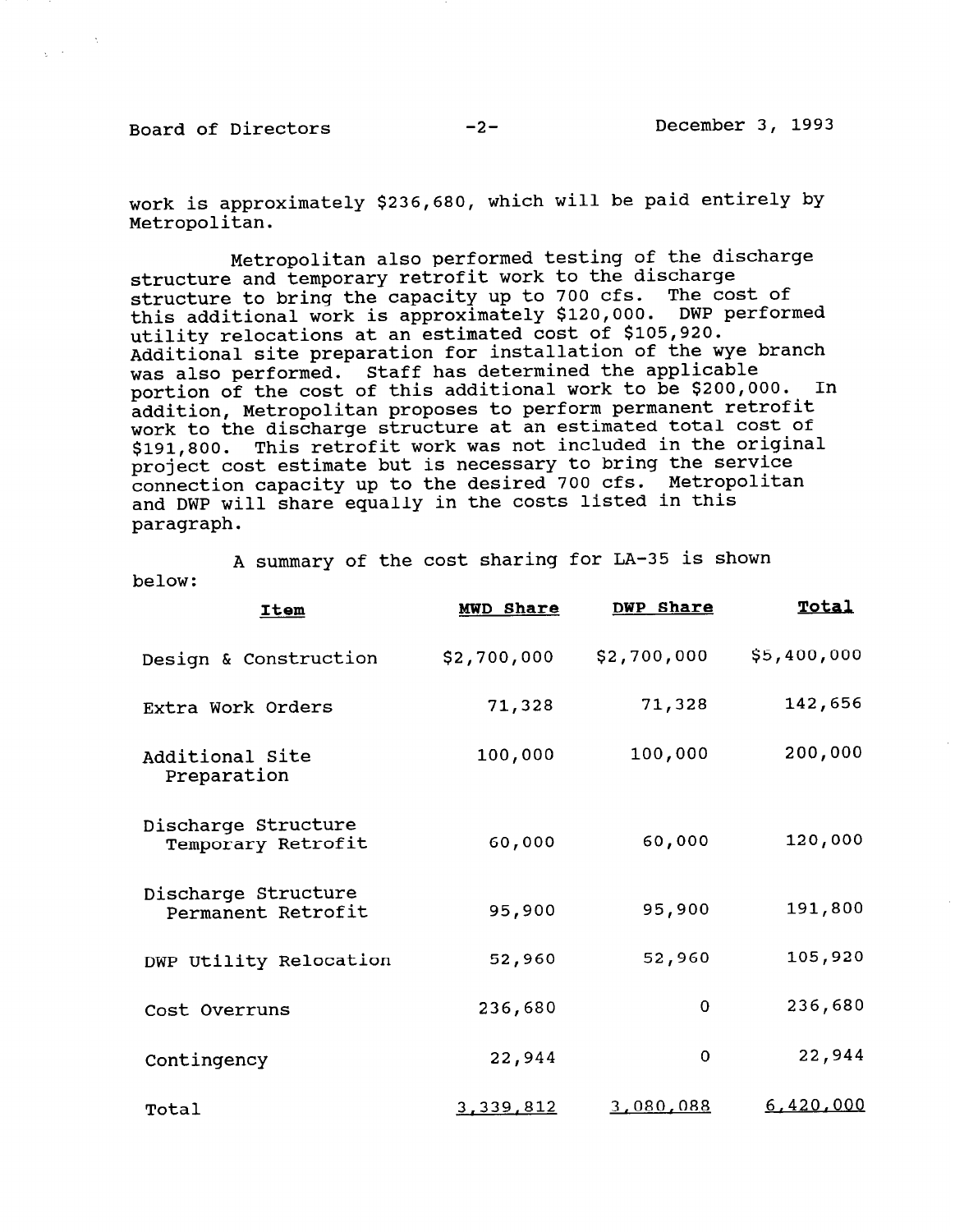The total cost of all additional work will result in an increase of \$340,000 to Metropolitan including contingencies. Therefore, the revised total estimated cost to Metropolitan for construction of service connection IA-35 is \$3,340,000. A breakdown of the estimated cost is shown on the attached Financial Statement.

Metropolitan has fully complied with the provisions of the California Environmental Quality Act regarding this project.

## Board Committee Assignments

This letter is referred for action to:

The Engineering and Operations Committee because of its jurisdiction over the initiation, scheduling, contracting, and performance of construction programs pursuant to Administrative Code Section 2431(b); and

The Finance and Insurance Committee because of its jurisdiction over appropriations pursuant to Administrative Code Section 2441(d).

#### Recommendations

#### ENGINEERING AND OPERATIONS COMMITTEE FOR ACTION.

It is recommended that your Board authorize the General Manager to have all work performed to retrofit Service Connection LA-35 to obtain the desired 700 cfs capacity.

## FINANCE AND INSURANCE COMMITTEE FOR ACTION.

It is recommended that your Board authorize an increase of \$340,000 in Appropriation No. 598 from the 1992 Revenue Bond Construction Fund to a total of \$3,340,000 for Metropolitan's share of additional costs of site preparation, extra work orders and retrofit of Service Connection LA-35.

John R. Wodras*i*k

JIM/rs/jj  $(1, 1, 1)$  $($ bda $p$ : 598 $\cdot$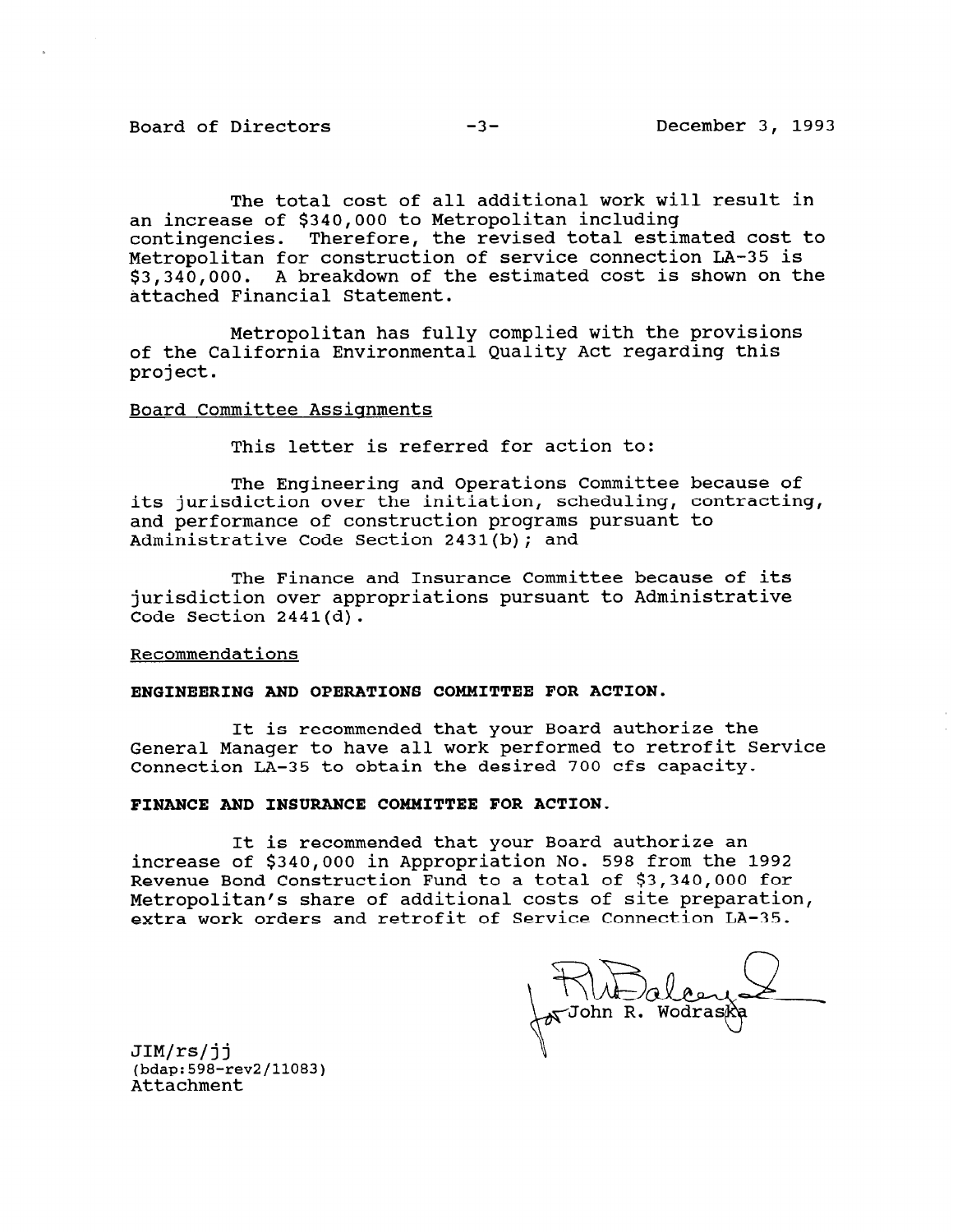# Financial Statement (Program No. 5-5980-31)

 $\label{eq:QCD} Q_{\mu\nu} = \frac{Q_{\mu\nu}}{2\pi} \left[ \frac{Q_{\mu\nu}}{2\pi} \right] \left[ \frac{Q_{\mu\nu}}{2\pi} \right] \left[ \frac{Q_{\mu\nu}}{2\pi} \right] \left[ \frac{Q_{\mu\nu}}{2\pi} \right] \left[ \frac{Q_{\mu\nu}}{2\pi} \right] \left[ \frac{Q_{\mu\nu}}{2\pi} \right] \left[ \frac{Q_{\mu\nu}}{2\pi} \right] \left[ \frac{Q_{\mu\nu}}{2\pi} \right] \left[ \frac{Q_{\mu\nu}}{2\pi} \right]$ 

The breakdown of the total estimated cost for Revision Nos. 1 and 2 for construction of Service Connection LA-35 including the DWP portion is shown below:

|                                                                         | Revision<br>No. 1 | Revision<br>No. 2         |
|-------------------------------------------------------------------------|-------------------|---------------------------|
| Construction Specifications No. 1225<br>low bid received July 18, 1991  |                   | $$4,246,000 \t$4,246,000$ |
| Less 75 percent of wye branch                                           | (1,050,000)       | (1,050,000)               |
| Extra Work Orders                                                       | 0                 | 142,656                   |
| Additional Site Preparation                                             | 0.                | 200,000                   |
| Procurement Specifications No. 1232<br>low bid received August 21, 1991 | 370,500           | 370,500                   |
| Labor:                                                                  |                   |                           |
| Final Design                                                            | 350,000           | 500,000                   |
| Post Design                                                             | 140,000           | 150,000                   |
| District Forces Construction                                            | 0                 | 120,000                   |
| Contract Administration<br>Inspection and Survey                        | <u>310,000</u>    | 350,000                   |
| Subtotal Labor                                                          | 800,000           | 1,120,000                 |
| Materials and Supplies                                                  | 483,500           | 530,000                   |
| Incidental Expenses                                                     | 90,000            | 30,000                    |
| Professional/Technical Services                                         | 35,000            | 170,000                   |
| Operating Equipment                                                     | 10,000            | 20,000                    |
| Administrative Overhead                                                 | <u>415,000</u>    | 617,900                   |
| Subtotal                                                                | 5,400,000         | 6,397,056                 |
| Contingencies (MWD)                                                     | 300,000           | 22,944                    |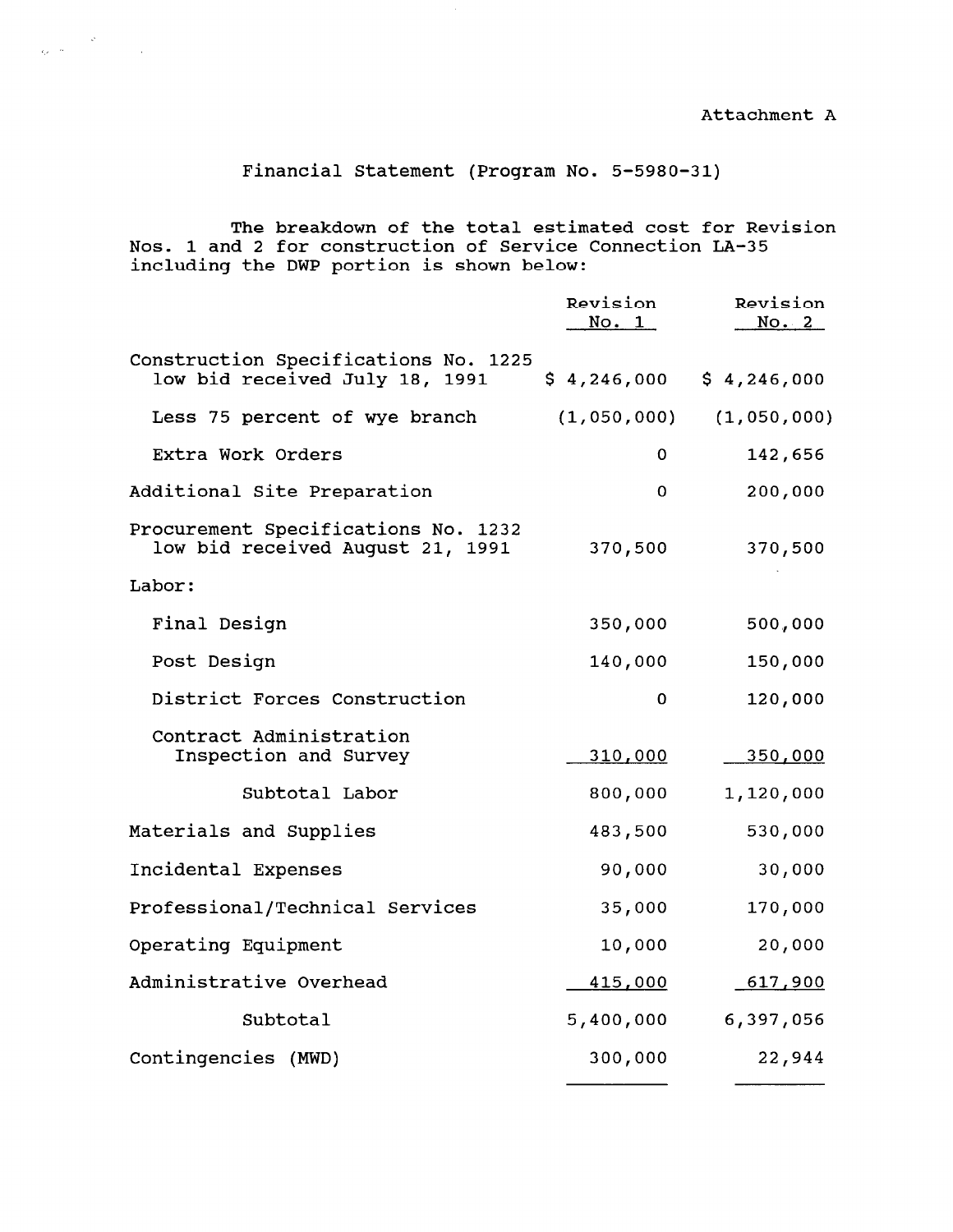## Financial Statement (cont.)

 $\label{eq:2.1} \frac{c_1}{c_2} = \frac{1}{c_1} \left( \frac{1}{c_1} \right)$ 

| Total                                                                                                                                                                                                              | $$5,700,000$ $$6,420,000$           |               |
|--------------------------------------------------------------------------------------------------------------------------------------------------------------------------------------------------------------------|-------------------------------------|---------------|
| Estimated Funds Required:                                                                                                                                                                                          |                                     |               |
| Initial                                                                                                                                                                                                            |                                     | \$<br>800,000 |
| Revision No. 1                                                                                                                                                                                                     |                                     | 2,200,000     |
| Revision No. 2                                                                                                                                                                                                     |                                     | 340,000       |
| Total                                                                                                                                                                                                              | (MWD Share including contingencies) | 3,340,000     |
| Source of Funds:                                                                                                                                                                                                   |                                     |               |
| 1992 Revenue Bond Construction Fund                                                                                                                                                                                |                                     |               |
| Class: One--Projects directly related to<br>delivery of water which, if delayed, will<br>adversely impact reliability of service.                                                                                  |                                     |               |
| Projected Expenditures of Funds:                                                                                                                                                                                   |                                     |               |
| Through Fiscal Year 1992/93                                                                                                                                                                                        |                                     | \$2,675,000   |
| Fiscal Year 1993/94                                                                                                                                                                                                |                                     | 665,000       |
| Total                                                                                                                                                                                                              | (MWD Share including contingencies) | \$3,340,000   |
| Project Benefit:                                                                                                                                                                                                   |                                     |               |
| Will allow for deliveries of 700 cfs of<br>untreated water to the DWP Los Angeles<br>Aqueduct Filtration Plant, increase<br>Metropolitan's ability to import additional<br>inter from the Mest Brongh of the Ctote |                                     |               |

nater rroject, and increase neeroporrean ability to provide some water service w

water from the west branch of the sta